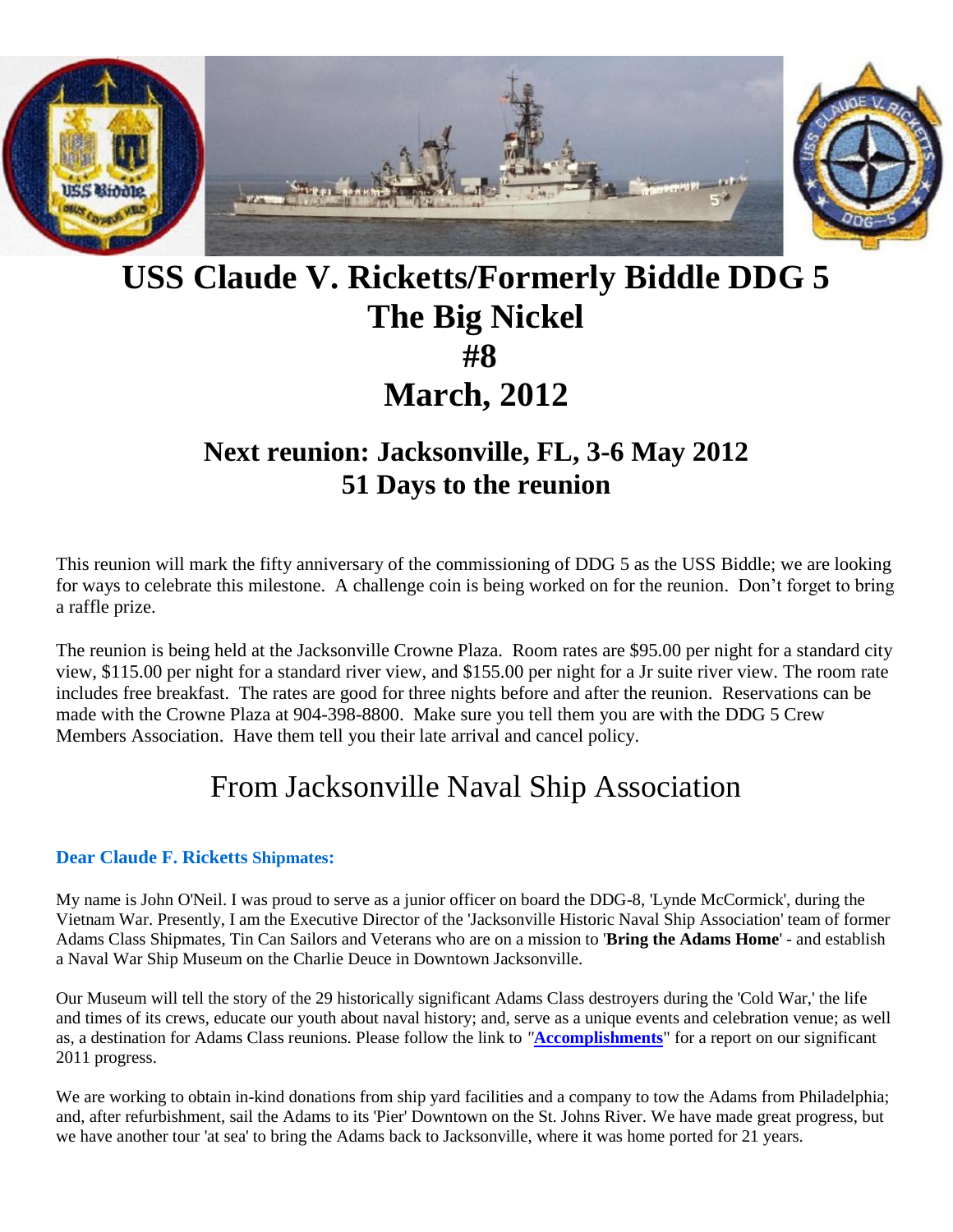The Navy has nominated the Adams as a 'National Historic Site' and has awarded it a well earned 'donation hold.' However, the Navy's donation hold of the first and last and last surviving 'keel-up-built' Adams Class guided missile destroyer will not last forever. The Association needs to demonstrate near term further progress, with new funding and support, to avoid having the Adams removed from 'hold' and scrapped.

Although our program to bring the Deuce to Jacksonville is well underway, completing our plans to tow, refurbish and construct a 'Pier' requires major funding. Today's request, although more limited - is urgent- funding to 'hold' the Adams in Philadelphia and support our major development effort.

To make this happen, we are asking all former Adams shipmates to, once again, join with the JHNSA, Adams Class Veterans Association and Friends at this critical time in our mission, and raise **\$250,000** in operational funding by May 15, 2012. This will demonstrate support **and** provide funding for an Office, Administrative Assistant and Development Manager- all necessary to 'turn the key' on our program to 'Bring the Adams Home'.

Help us preserve the legacy of the Adams Class Ships and make the Charles F. Adams, the only Navy War Ship Museum in Florida or Georgia, a reality. *We need you to step forward and be part of history, just as you were when we served!* We look forward to seeing you this May!

> With donations of **\$50.00-\$100.00**; and, those able, **\$200**, or more, We can raise the **\$250,000**! Please Go to **[ADAMS2JAX.org](http://r20.rs6.net/tn.jsp?llr=lxqktncab&et=1109274115683&s=0&e=001uFoP5_06b8YjtujRkAyVGGf_2Mi4baUkX-vsvg4sdNBY_dvJnYESRXp2gKT5y5VQ22Vbq2YmiufN_HZOxTSLY6zgCk8U9kBq)** and select **[DONATE](http://r20.rs6.net/tn.jsp?llr=lxqktncab&et=1109274115683&s=0&e=001uFoP5_06b8YjtujRkAyVGGf_2Mi4baUkX-vsvg4sdNBY_dvJnYESRXp2gKT5y5VQ22Vbq2Ymiud6IzPGuFOaRS6Yg5G-zdi7o_TVz-BC484I2H_Oq2bRmuViqtnqmPaAI65iDWUlY08=)** Or, follow the Link to the '**[Donation Form](http://r20.rs6.net/tn.jsp?llr=lxqktncab&et=1109274115683&s=0&e=001uFoP5_06b8YjtujRkAyVGGf_2Mi4baUkX-vsvg4sdNBY_dvJnYESRXp2gKT5y5VQ22Vbq2Ymiud6IzPGuFOaRS6Yg5G-zdi7o_TVz-BC4879xNJ75YzfhpoUVDjNvADxSOVpiAzvehfLk7-V7wzg7BhSOMaKonCuYUSHn7u2wmr-dJy-XYR1YrY160aMwXOsl1jp5pBi0miuyTx700mFM4WMH-tpXzeH)**' To make your check, credit/debit card contribution Or Send your fully tax deductible check, by **May 15, 2012** to: JHNSA, 2 Independent Drive, Suite 144; Jacksonville, FL 32202

[Adams Cap or Tee Shirt with each \$50 donation; or, both, with a \$100 donation]

You will hear from us again about developments in our mission to **'Bring the Adams Home.'**. Don't wait. Send us a donation and a put a note on our Facebook or Twitter links.

Daniel K. Bean John E. O'Neil President **Executive Director Donate Now** 

**[Visit Our Website](http://r20.rs6.net/tn.jsp?llr=lxqktncab&et=1109274115683&s=0&e=001uFoP5_06b8YjtujRkAyVGGf_2Mi4baUkX-vsvg4sdNBY_dvJnYESRXp2gKT5y5VQ22Vbq2YmiufN_HZOxTSLY6zgCk8U9kBq)**



# **JHNSA'S 2011 ACCOMPLISHMENTS**

JACKSONVILLE, FLA. – The Jacksonville Historic Naval Ship Association (JHNSA) continues to display its momentum as the organization moves toward bringing the USS Charles F. Adams (DDG-2) home to Downtown Jacksonville on the St. Johns River as a Naval Ship Museum and interactive tourist attraction. This has been evident the past 15 months with these accomplishments:

In October 2010, the Jacksonville City Council unanimously passed an ordinance to formally support the effort to bring the Adams home.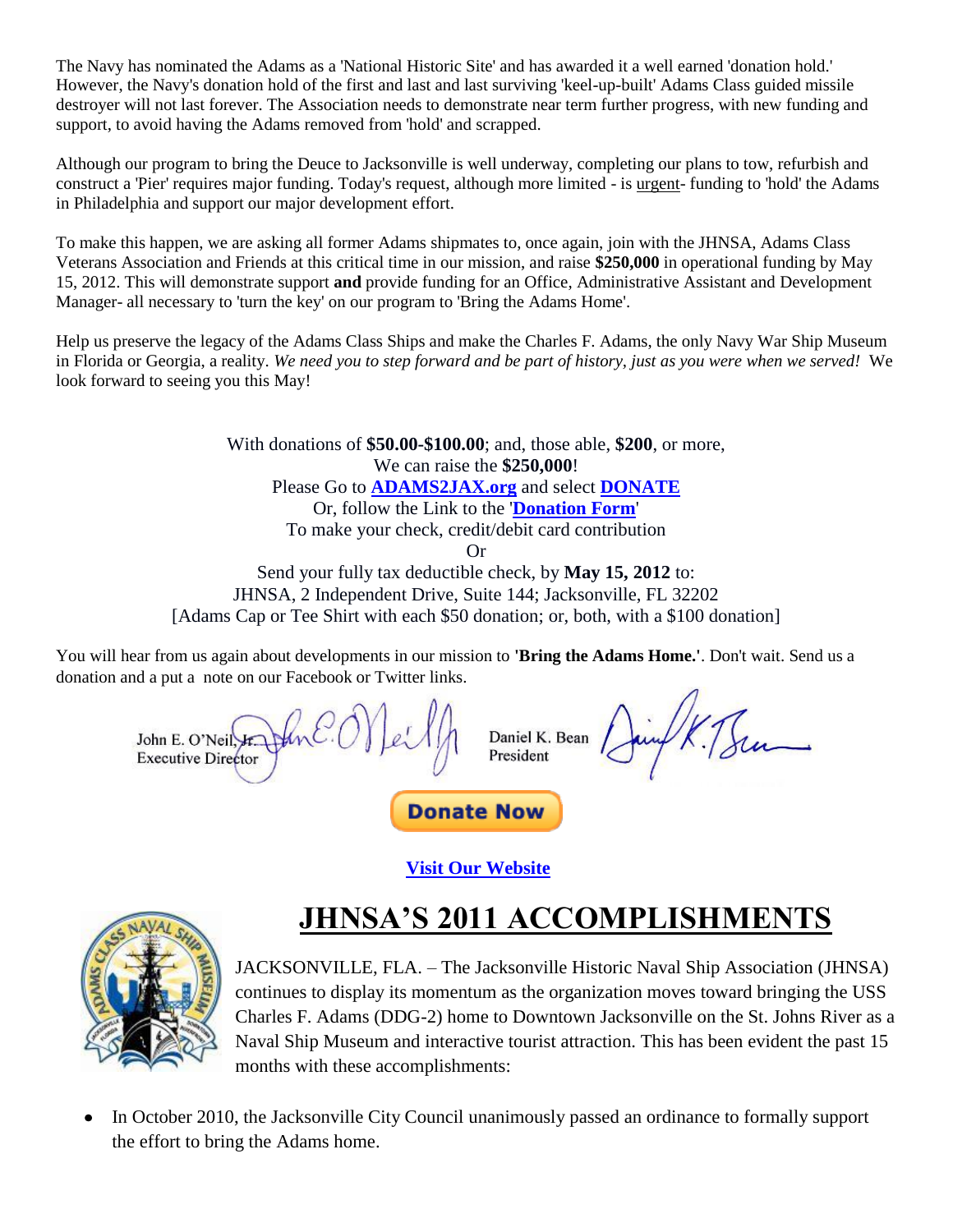- Florida Governor Rick Scott became a supporter. He was informally presented a model of his former  $\bullet$ ship, the USS Glover, during a visit to Jacksonville in April. A contingent from the JHNSA made a formal presentation of the model in July at the State Capitol in Tallahassee, Fla. Governor Scott was the keynote speaker at the Adams Gala in October where he stayed for approximately two hours and said, "I look forward to the day when I can walk on the Adams."
- Florida Lt. Governor Jennifer Carroll and Mike Prendergast, the Executive Director of the Florida Department of Veterans' Affairs, voiced their support.
- Numerous fundraisers, speaking engagements and membership drives were held, including a successful April golf tournament at Queens Harbour Yacht & CC and participation in the 15<sup>th</sup> Annual Southeast Boat Show.
- In June 2011, the JHNSA participated in the Navy's Open House in Philadelphia for the third  $\bullet$ consecutive year to visit the Adams, which is berthed in the U S. Navy's Inactive Ship Facility. Executive Director John O'Neil visited the Adams three times in 2011. JHNSA attendees have collected restoration equipment from other decommissioned ships for the Adams' restoration in Jacksonville. Board members also visited six Naval ship museums nationally.
- $\bullet$ The environmental permit process began for the mooring system that will be constructed adjacent to the Acosta Bridge.
- In late summer, Downtown Vision, Inc., the Business Improvement District for Downtown Jacksonville, unanimously endorsed the Adams project.
- A Feasibility Study was successfully completed in August 2011 and was the first step in the Capital Campaign process. The Capital Campaign carried over to 2012.
- The JHNSA Website re-launched in September with a focus on fundraising and publicity. The new site, [www.adams2jax.org,](http://www.adams2jax.org/) was developed by Geer Services, Inc., and began new initiatives in social media, including Facebook and twitter.
- An October media blitz included electronic billboards, Public Service announcements and Jacksonville  $\bullet$ TV and radio appearances by JHNSA officials.
- The 3<sup>rd</sup> Annual October Gala was a success in Downtown Jacksonville, with an opening party on Friday night at the new Fionn MacCool's and the Gala on Saturday night at the Omni Jacksonville. Governor Scott, local businessmen Toney Sleiman and Jim Bailey, City Councilman Bill Bishop and other officials and dignitaries were among the celebrants. John O'Neil, the JHNSA Executive Director, and his wife Carol completed their \$10,000 pledge.

(over)

### **JHNSA'S 2011 ACCOMPLISHMENTS**

Page 2 www.adams2jax.org

ewly elected Jacksonville Mayor Alvin Brown met with the JHNSA in late 2011 to learn more about the Adams effort. Discussions are ongoing with City officials.

- The Naval Order of the United States passed a resolution supporting the Adams. The Adams has been  $\bullet$ nominated by the Navy as a National Historic Site.
- The Adams Class Museum Visitor Center, located on the first floor of The Landing, continues to be a source of visibility for the Adams Class ships. Jacksonville Landing owner Toney Sleiman supports the site that houses Navy memorabilia, including many hats, through a partnership with Eagle Crest, Inc.
- At the end of 2011, an Executive Committee was finalized, including: Jim Bailey, Bailey Publishing;  $\bullet$ Tony Boselli, Team Teal-Jacksonville Jaguars; Angela Corey, State Attorney-Fourth Judicial Circuit;

N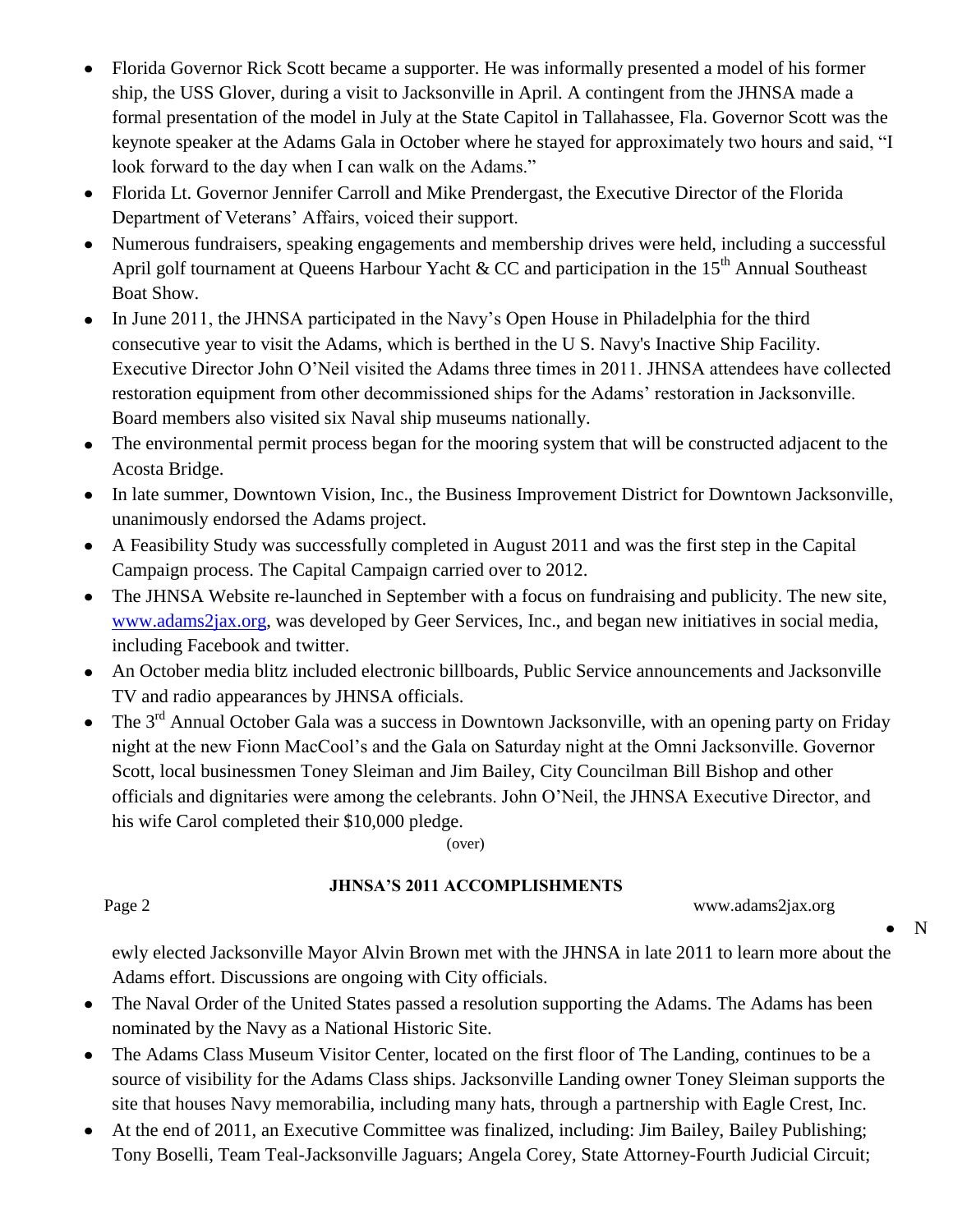Toney Sleiman, Sleiman Enterprises; J. Michael McGrath, Jacksonville Area Ship Repair Association (JASRA); Bill Bishop, Akel, Logan & Shafer, Jacksonville City Council; Jim Love, State Farm Insurance, Jacksonville City Council; Capt. Robert Buehn, U.S. Navy, Retired; Rick Hartley, Hartley Press; Pat Geer, Geer Services; Martha Barrett, Duval Co. School Board; Dr. Jonathan Howe, Exec. Director-The Arthur Vining Davis Foundation (Admiral, U.S. Navy, Retired); W.W. Gay, founder, W.W. Gay Mechanical Contracting; Jack Sears, N. Florida Council/Boy Scouts of America; Paul Anderson, CEO, JaxPort; Karen Bowling, former CEO Solantic, Deputy Chief Administrative Officer, Jacksonville; Duval Co. Sheriff John Rutherford.

A listing of JHNSA Business Partners was established and included: Adams Class Veterans Association; AM 600/WBOB; BaD Ship Models; BAE Systems-Southeast Shipyards Jacksonville; Bailey Publishing; BiBi, Inc.; Cross River Cruises; Eagle Crest, Inc.; Environmental Services, Inc.; Geer Services, Inc.; Ghiotto & Associates; GiftCounsel.com; Halcrow; Hartley Press; Jacksonville Area Ship Repair Association; Pita Pit; PRC Digital Media; SDR, Inc.; Sleiman Enterprises; Specialty Marine; Taylor Engineering; The Jacksonville Landing; WaterMarke Realty Group; and W.W. Gay Mechanical Contracting.

### **About the Jacksonville Historic Naval Ship Association**

The Jacksonville Historic Naval Ship Association (JHNSA) is a 501(c)(3) non-profit organization of Northeast Florida residents, business people and retired military veterans who have the vision of establishing the former guided missile destroyer USS Charles F. Adams (DDG-2) as a Naval Ship Museum and interactive tourist attraction in Downtown Jacksonville on the St. Johns River. It will be the first U.S. Naval Ship Museum in Florida or Georgia. The ship was home ported at Naval Station Mayport for 21 years until 1990 and is currently on "donation hold" in Philadelphia. JHNSA is teaming with the Adams Class Veterans Association, Inc. (ACVA) (also a 501(c) (3) non-profit) , former Adams Class Shipmates, Veterans and Friends, to obtain the Adams from the U.S. Navy. For more information, go to www.adams2jax.org where tax-deductible contributions are being accepted. No public funding has been requested for this effort.

### See You All At the 2012 Reunion

Set the special sea detail Make ready DDG 2 Destination final Homeport Jacksonville, FL

| <b>Executive Director</b>             | President                | <b>Vice President</b> |  |  |  |
|---------------------------------------|--------------------------|-----------------------|--|--|--|
| <b>DDG-5 Crew Members Association</b> | Glenn Johnson            | Danny Timm            |  |  |  |
| Carl Slack                            | 352-523-1945             | Dtimm46@yahoo.com.    |  |  |  |
| PO Box 83                             | $G$ john 1905@gmail.com. |                       |  |  |  |
| Jackson, NH 03846-0083                |                          |                       |  |  |  |
| 603-986-4661                          |                          |                       |  |  |  |
| RickettsDDG5@yahoo.com.               |                          |                       |  |  |  |
| Secretary                             | Treasurer/Historian      | Webmaster             |  |  |  |
| Jerry Kaufman                         | <b>Michael Margeotes</b> | Kirk Neuman           |  |  |  |
| Jershirl1@yahoo.com.                  | margeotesm@msn.com.      | 952-432-0252          |  |  |  |
|                                       |                          | The Big Nickel        |  |  |  |
|                                       |                          |                       |  |  |  |
|                                       |                          |                       |  |  |  |

#### Brought to you by the DDG 5 Crew Members Association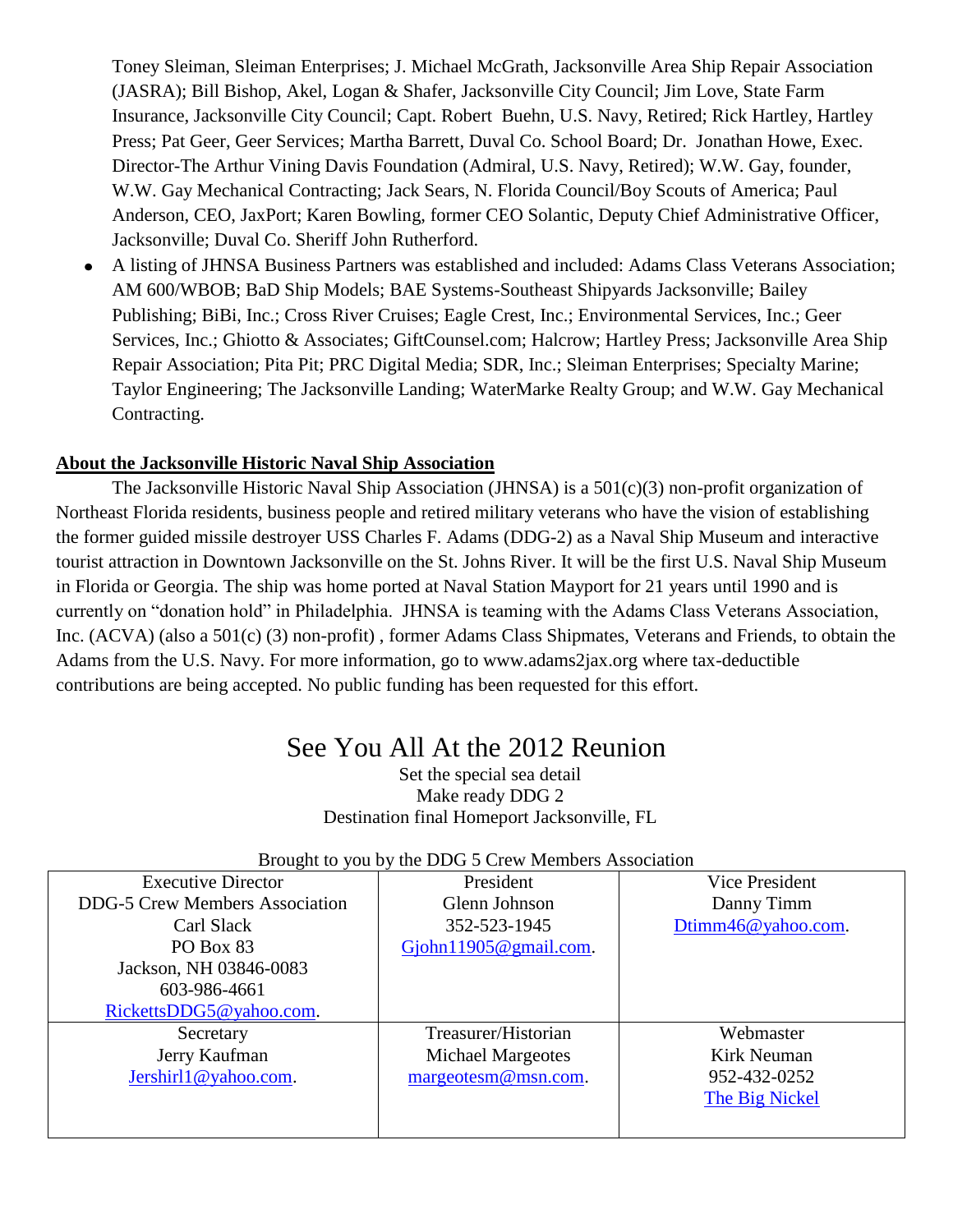### **DDG 5 Crew Members Association**

Reunion: 3 May-6 May 2012 Reunion Registration Form

Please complete and return your registration no later than 15 April, 2012. After 15 April, bring the form and payment with you. Please advise us if you are coming by phone, email or the web site reunion survey. Registrations received by 1 April, 2012 will be placed in a drawing to be held 15 April, 2012 for a free complementary room, second and third place would receive a free upgrade to a Jr. Suite.

|             | Please print name of attendees: |
|-------------|---------------------------------|
| Crew member |                                 |
| Spouse      |                                 |
| Children    |                                 |
| Guest's     |                                 |

Registration is \$90 for each attendee 18 and over,  $12 - 18$ , \$45 Registration includes five days use of the hospitality room with snacks and non-alcoholic beverages (BYOB), pizza party on Thursday night, a welcome reception Friday evening (with hors d'oeuvres and cash bar), a buffet dinner and raffle Saturday evening and name badges, and reunion pin (first 100), and cup (first 60). If you do not plan on attending any of the following events please adjust your registration fee according:

\_\_\_No Reception -\$15.00 \_\_\_No Dinner -\$35.00\_\_\_No pizza -\$5.00

 Number adults \_\_\_\_\_ X **\$90.00 = \$\_\_\_\_\_\_\_\_\_** Number children \_\_\_\_\_ X **\$45.00 = \$\_\_\_\_\_\_\_\_\_**

Bus Tour of Mayport Naval Base (pickup at hotel). Tour would include touring the navy base with the possibility of a ship visit. Stop at the Veterans Memorial, Adams Class Museum, and Maritime Museum. (This tour requires a min of 45 and is limited to the first 55 people who sign up.)

Friday 4 May Number attending  $\angle X$  \$65.00 = \$

St Augustine Tour. Thursday or Sunday self tour. If there is enough interest there will be a bus. Number attending X

| Donation to the Association                                       |               |  |
|-------------------------------------------------------------------|---------------|--|
| ************************Total Amount Remitted******************** |               |  |
| Name<br>Signature<br>Address                                      |               |  |
| <b>Comments</b>                                                   | Email address |  |

Make checks payable to DDG 5 Crew Members Association. Mail to DDG 5 2012 Reunion, c/o Michael Margeotes, 29 Columbia Blvd, East Stroudsburg, PA 18302